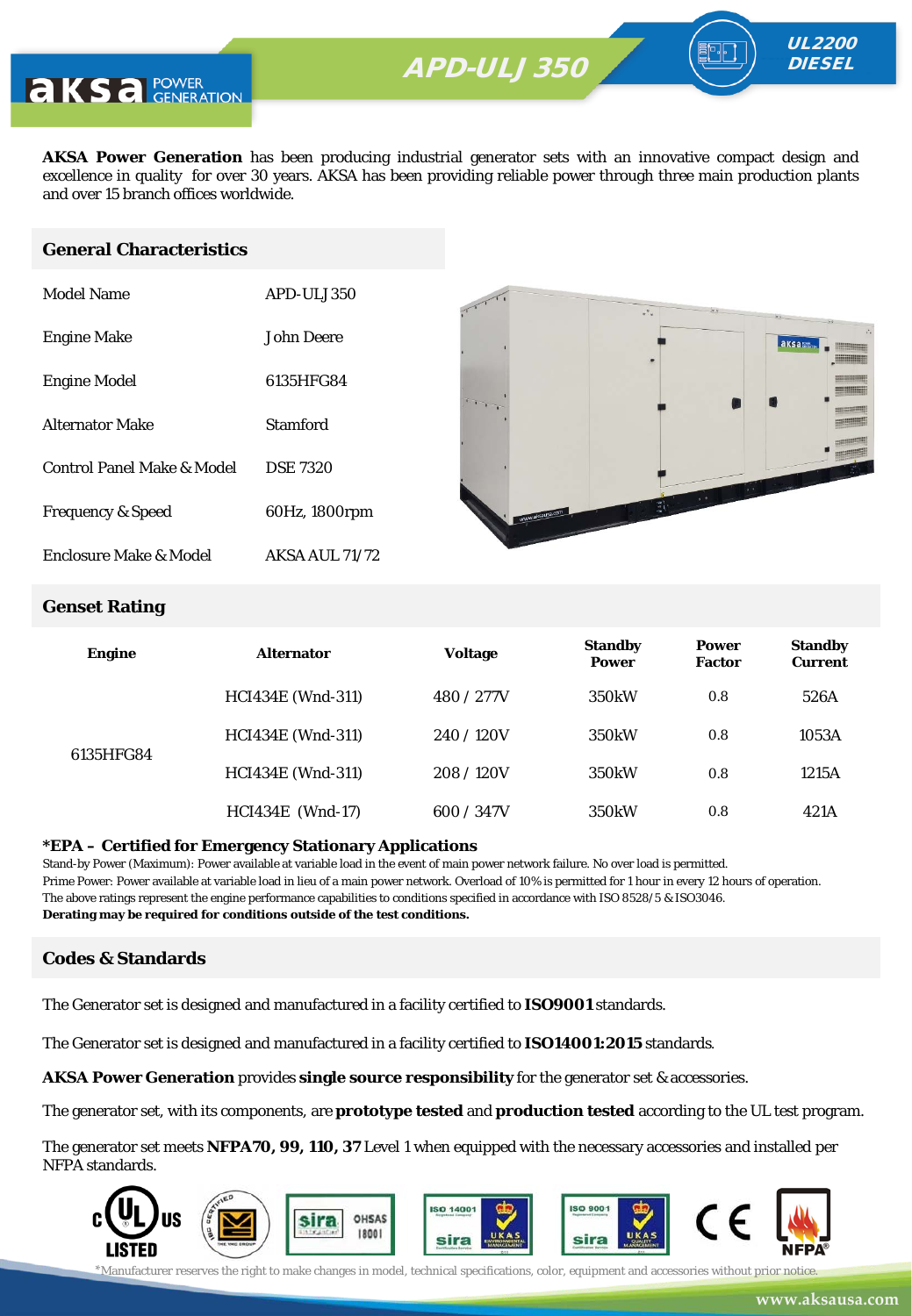



FO

#### **Engine Data**

### **Electric System**

| Manufacturer                  | <b>John Deere</b>                        | <b>System Voltage</b>                                | 12V/24V                        |
|-------------------------------|------------------------------------------|------------------------------------------------------|--------------------------------|
| Model                         | 6135HFG84                                |                                                      | 6V for 12V system              |
| Displacement & Cylinders      | $13.5 L / 6$ Cylinders                   | Min Voltage at ECU during crank                      | 10V for 24V system             |
| <b>Engine Type</b>            | In-line, 4 Cycle                         | <b>Battery Qty, Rating</b>                           | 2 x 120Ah                      |
| <b>Engine Speed</b>           | 1800rpm                                  | <b>Cooling System</b>                                |                                |
| Engine Standby Power w/Fan    | 401 kW                                   | <b>Radiator Cooling System Type</b>                  | <b>Closed Circuit</b>          |
| Aspiration                    | Turbocharged & Air to Air<br>Aftercooled | <b>Radiator Ambient Temp</b>                         | $>50\degree C$                 |
| <b>Compression Ratio</b>      | 16.0:1                                   | <b>Coolant Capacity, Engine Only</b>                 | 19 quart                       |
| Bore / Stroke                 | 132 mm / 165 mm                          | Max Top Tank Temp                                    | 221 °F                         |
| Governor type                 | Electronic                               | Thermostat, Start - Fully Open                       | $180 - 198$ °F                 |
| Engine crankcase vent system  | <b>Open</b>                              | <b>Exhaust System</b>                                |                                |
| <b>Fan Power</b>              | 16kW                                     | <b>Exhaust Temperature</b>                           | 1017 °F                        |
| <b>BMEP, Standby Power</b>    | 1980 kPa                                 | <b>Max Allowable Exhaust</b>                         | 7.5 kPa                        |
| <b>Friction Power</b>         | 41kW                                     | Restriction                                          |                                |
| Designed / Calibrated to Meet | EPA Tier 3                               | <b>Exhaust Gas Flow</b>                              | $2387 \text{ ft}^3/\text{min}$ |
| <b>Fuel System</b>            |                                          | <b>Air Intake System</b>                             |                                |
| <b>ECU</b> Description        | L15 Controller                           | <b>Engine Air Flow</b>                               | $883 \text{ ft}^3/\text{min}$  |
| Max Fuel Inlet Temperature    | 212 °F                                   | <b>Max Intake Air Restriction</b><br>(Clean Element) | 3.75 kPa                       |
| <b>Total Fuel Flow</b>        | 337 lb/hr                                | Air Filter Type                                      | Dry Paper Element              |
| <b>Fuel Consumption</b>       |                                          | <b>Lubrication System</b>                            |                                |
| <b>Standby Power (100%)</b>   | 26.4 gal/h                               | Oil Pressure at Rated Speed                          | 227.5 kPa                      |
| <b>Standby Power (75%)</b>    | $21.1$ gal/h                             | In-Pan Oil Temperature                               | 230 °F                         |
| <b>Standby Power (50%)</b>    | 14.9 gal/h                               | Max Oil Carryover in Blow-by                         | $0.007$ lb/hr                  |
| <b>Standby Power (25%)</b>    | $7.8$ gal/h                              | Max Crankcase Pressure                               | $0.5$ kPa                      |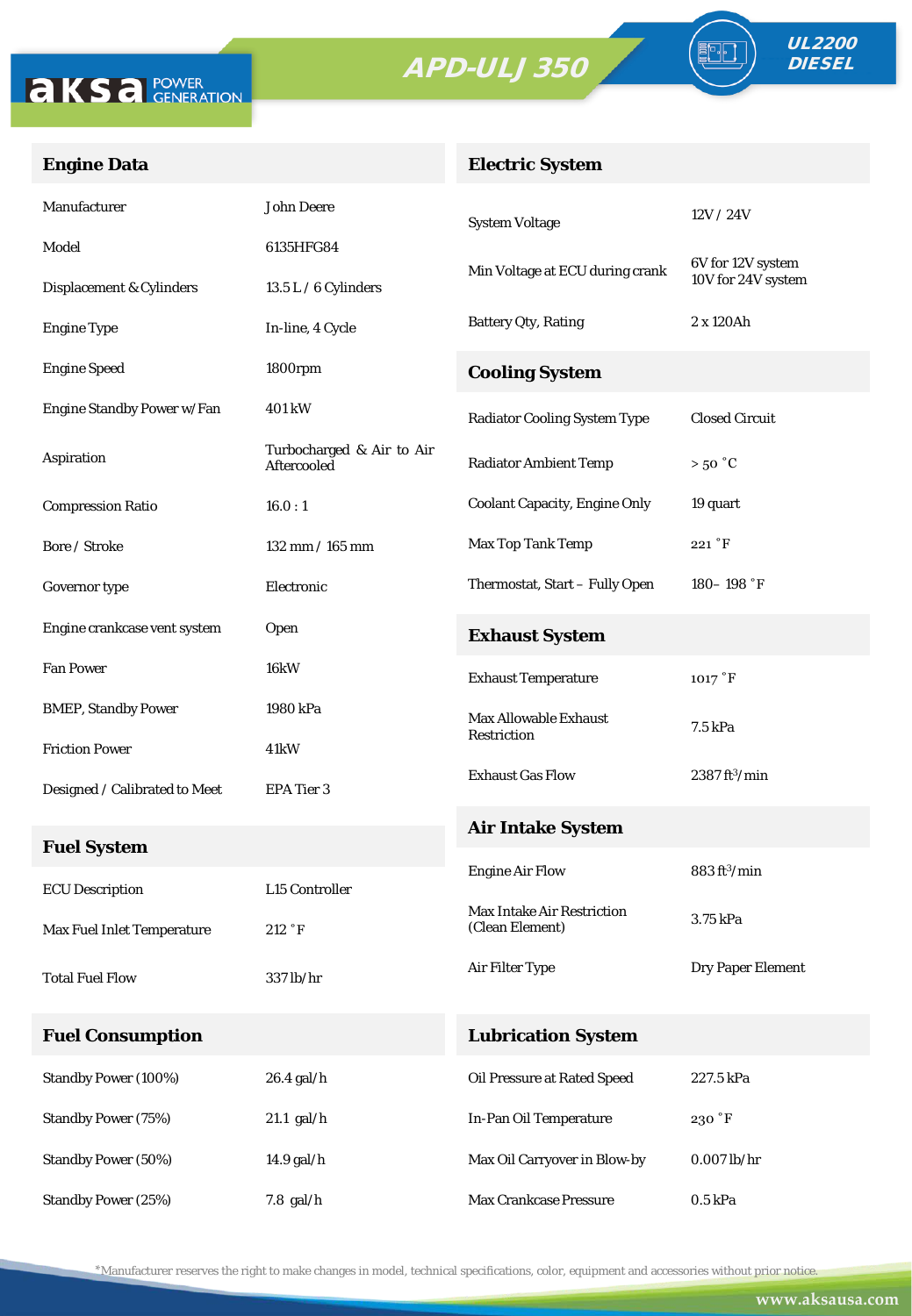**Controller Data**





#### **Alternator Data**

| Manufacturer                                    | <b>Stamford</b>         | Manufacturer                                               | <b>DSE</b>                              |  |
|-------------------------------------------------|-------------------------|------------------------------------------------------------|-----------------------------------------|--|
| <b>Standards</b>                                | <b>BS EN 60034</b>      | Model                                                      | 7320 MK II                              |  |
| <b>Control System</b>                           | <b>PMG</b>              | <b>Controller Features &amp; Benefits</b>                  |                                         |  |
| A.V.R.                                          | <b>MX341</b>            | Microprocessor controlled, UL & NFPA110 Compatible         |                                         |  |
| <b>Voltage Regulation</b>                       | ±1%                     | License free PC Software (Non-proprietary Software)        |                                         |  |
| <b>Insulation System</b>                        | Class H                 | IP65 rating offers increased resistance to water ingress   |                                         |  |
|                                                 |                         | Modules can be integrated to building management systems   |                                         |  |
| Protection<br>IP23                              |                         | Real time clock provides accurate event log                |                                         |  |
| <b>Rated Power Factor</b>                       | 0.8                     | Four line back-lit LCD text display                        |                                         |  |
| <b>Stator Winding</b>                           | Double Layer Concentric | Five key menu navigation, two wire start/stop at Auto mode |                                         |  |
|                                                 |                         |                                                            | Front panel editing with PIN protection |  |
| <b>Winding Pitch</b>                            | <b>Two Thirds</b>       | Support up to three remote display modules                 |                                         |  |
| <b>Winding Leads</b>                            | 12                      | Configurable timers and alarms                             |                                         |  |
| <b>Telephone Interference</b>                   | THF < 2 $%$             | Multiple date and timer scheduler                          |                                         |  |
| <b>Waveform Distortion</b><br>No Load < $1.5\%$ |                         | <b>Integral PLC editor</b>                                 |                                         |  |
|                                                 |                         | 'Protections disabled' feature                             |                                         |  |
| Maximum Over speed                              | $2250$ rev/min          | Load switching (load shedding and dummy load outputs)      |                                         |  |

#### **Battery Charger & Electrical System Data**

| Manufacturer                    | ComAp                 | <b>Protection</b>                        | Instruments                         |
|---------------------------------|-----------------------|------------------------------------------|-------------------------------------|
| Model                           | <b>InteliCharger</b>  | $\checkmark$ Gen. Voltage – under / over | $\checkmark$ Gen. Voltage (L-L/L-N) |
| <b>Input Voltage</b>            | $85V \sim 264V$ AC    | $\checkmark$ Gen. Freq. – under / over   | $\checkmark$ Gen. Frequency         |
| <b>Output Voltage / Current</b> | 27.2V Float / 2.5A pk | $\checkmark$ Engine Speed – under / over | Engine speed                        |
|                                 |                       | Engine Oil Pressure – low<br>✓           | Oil Pressure                        |

Fully configurable via DSE Configuration Suite PC Software SCADA monitoring via DSE Configuration Suite PC Software

 $\checkmark$  Engine Temp – low / high  $\checkmark$  Water Temperature

 $\checkmark$  Loss of Speed Signal  $\checkmark$  Earth Current

#### **Jacket Water Heater Data**

|                      |              | Battery Voltage – low / high<br>$\checkmark$     | ✓            | <b>Battery Voltage</b>               |
|----------------------|--------------|--------------------------------------------------|--------------|--------------------------------------|
| Manufacturer         | Hotstart     | <b>Weak Battery</b><br>$\checkmark$              | ✓            | <b>Run Time</b>                      |
| Model                | CTM25110-N00 | Fail to Start / Stop<br>✓                        | ✓            | <b>Phase Sequence</b>                |
| <b>Input Voltage</b> | 120V         | <b>Charge Alternator Fail</b><br>✓               | $\checkmark$ | Power monitoring<br>(kWh/kVAh/kVArh) |
| Power                |              | Over Current & Load<br>$\checkmark$<br>(kW/kVAr) | $\checkmark$ | Power<br>(kWh/kVAh/kVArh)            |
|                      | 2500W        | <b>Unbalanced Load</b><br>$\checkmark$           | $\checkmark$ | <b>Power Factor</b>                  |
|                      |              | <b>Independent Earth Fault</b><br>✓              | ✓            | <b>Generator Current</b>             |
|                      |              | <b>Reverse Power</b><br>$\checkmark$             | $\checkmark$ | Generator Load (%)                   |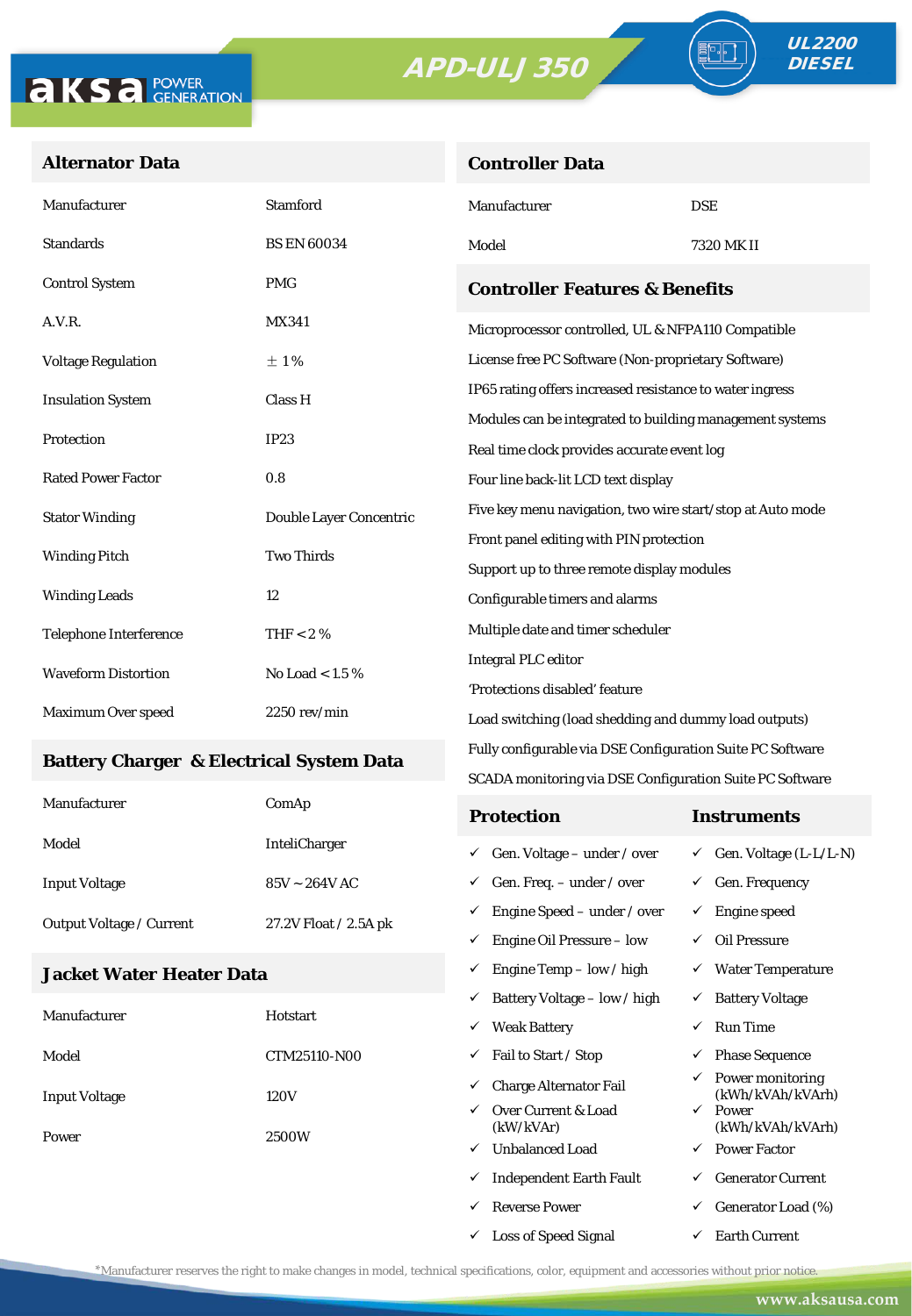



| <b>Enclosure Features</b>                                    | <b>Enclosure Features</b>                                    |  |  |
|--------------------------------------------------------------|--------------------------------------------------------------|--|--|
| $\checkmark$ Heavy Duty Steel / Aluminum Structure           | $\checkmark$ Internally Mounted Exhaust System with Rain Cap |  |  |
| $\checkmark$ E-Stop on Enclosure                             | $\checkmark$ Coolant Fill Cap                                |  |  |
| $\checkmark$ Control Panel Eliminated from Engine Vibrations | $\checkmark$ Removable Base Frame Lifting Hooks              |  |  |
| $\checkmark$ Standard Sound Attenuation Foam                 | $\checkmark$ Oil & Coolant Drain Ports                       |  |  |
|                                                              |                                                              |  |  |

- $\checkmark$ Plastic Covered Corrosion Resistant Locks & Hinges
- $\checkmark$  Easy Access for Maintenance

| <b>Open Skid Gen</b> |            | <b>Level 1 Enclosure</b>            |                    | <b>Level 2 Enclosure</b>            |                    |
|----------------------|------------|-------------------------------------|--------------------|-------------------------------------|--------------------|
| Length               | $157.5$ in | Length                              | $205$ in           | Length                              | 224.6 in           |
| Width w/o lift hooks | 74.8 in    | Width w/o lift hooks                | $77$ in            | Width w/o lift hooks                | $77$ in            |
| Height               | $71$ in    | Height                              | 89.9 in            | Height                              | 89.9 in            |
| Dry Weight           | 8675 lb    | Dry Weight                          | 12100 lb           | Dry Weight                          | 12475 lb           |
|                      |            | <b>Sound Pressure</b><br>@ 7 meters | $77 \text{ dB}(A)$ | <b>Sound Pressure</b><br>@ 7 meters | $75 \text{ dB}(A)$ |



### **Fuel Tank - UL142 Listed Base Design**

| <b>Size</b>               | 24hr (665gal) | 48hr (1200gal) | 72hr (2000gal) |
|---------------------------|---------------|----------------|----------------|
| Dimensions $(L/W/H)$ (in) | 225/74.8/15.5 | 225/74.8/25.5  | 250/74.8/36    |
| Weight (lb)               | 2900          | 3550           | 4600           |